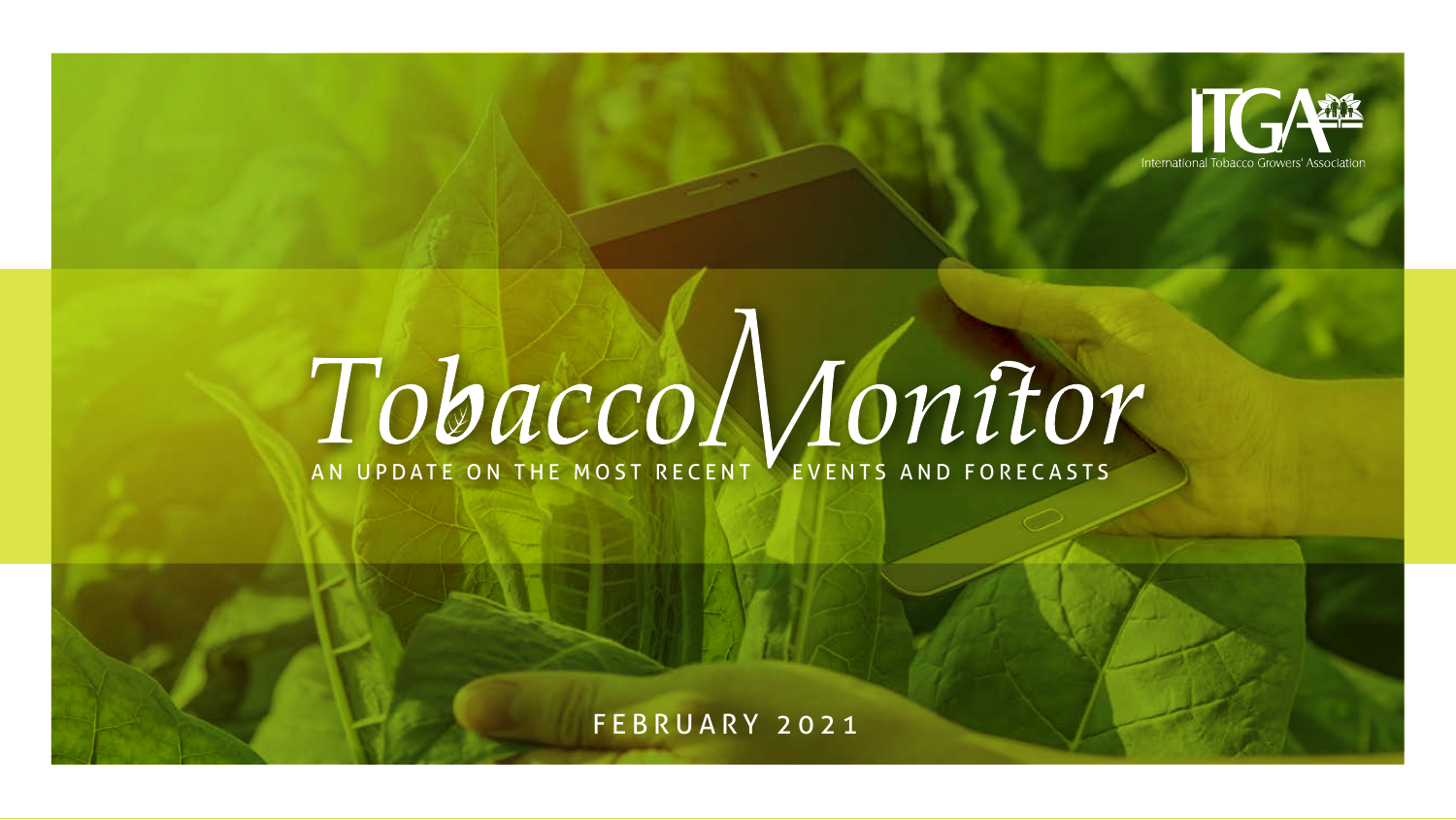## **CROP MONITOR**

The Tobacco Association of Malawi (TAMA) revealed that the 2020 production closed at 114 million kg despite demand exceeding 165 million kg. The 2021 crop is forecast to be short as well- likely below 130 million kg, **lower than the projections shared during ITGA's AGM 2020**. Currently, farmers are reaping, while commercial FCV growers are curing. The second wave of Covid-19 hit **Malawi** hard affecting office and field activities, which could create further operational complications.

In addition, AHL Group announced a lay off impacting 40% of the company's workforce due to pressing financial challenges. The local government already supported the organization and owns a 40% share in it.

According to the Tobacco Industry and Marketing Board (TIMB) in **Zimbabwe**, the 2020 season brought USD 763 million in tobacco exports. This amounts to 30% of the country's total foreign exchange. The primary destination for **Zimbabwean** tobacco leafs is **China**, accounting for a third of the overall figures.

- The average price in 2020 was USD 4.06 per kg, down from USD 4.51 per kg in 2019.
- TIMB also revealed that growers have planted 107,000 ha of tobacco compared to 114,000 ha the year before.

Regardless, the Board expects higher productivity. At the moment, there is a shortage of fertilizers in Zimbabwe but a solution is expected in the weeks to come. The Government of **Tanzania**, after meeting the **Tanzania** Tobacco Board (TTB), announced its intention to explore opportunities in additional tobacco markets. As a result, the Minister of Agriculture wants to revive the processing factories in **Morogoro** and **Songea** as soon as possible. The local authorities are unhappy with the mode of operation of foreign buyers and intend to adopt a government-to-government strategy with neighboring countries. The Deputy Minister of Agriculture revealed that tobacco production in Tanzania is expected to grow to 67,000 tons in 2020/2021, up from 42,000 in 2019/2020.

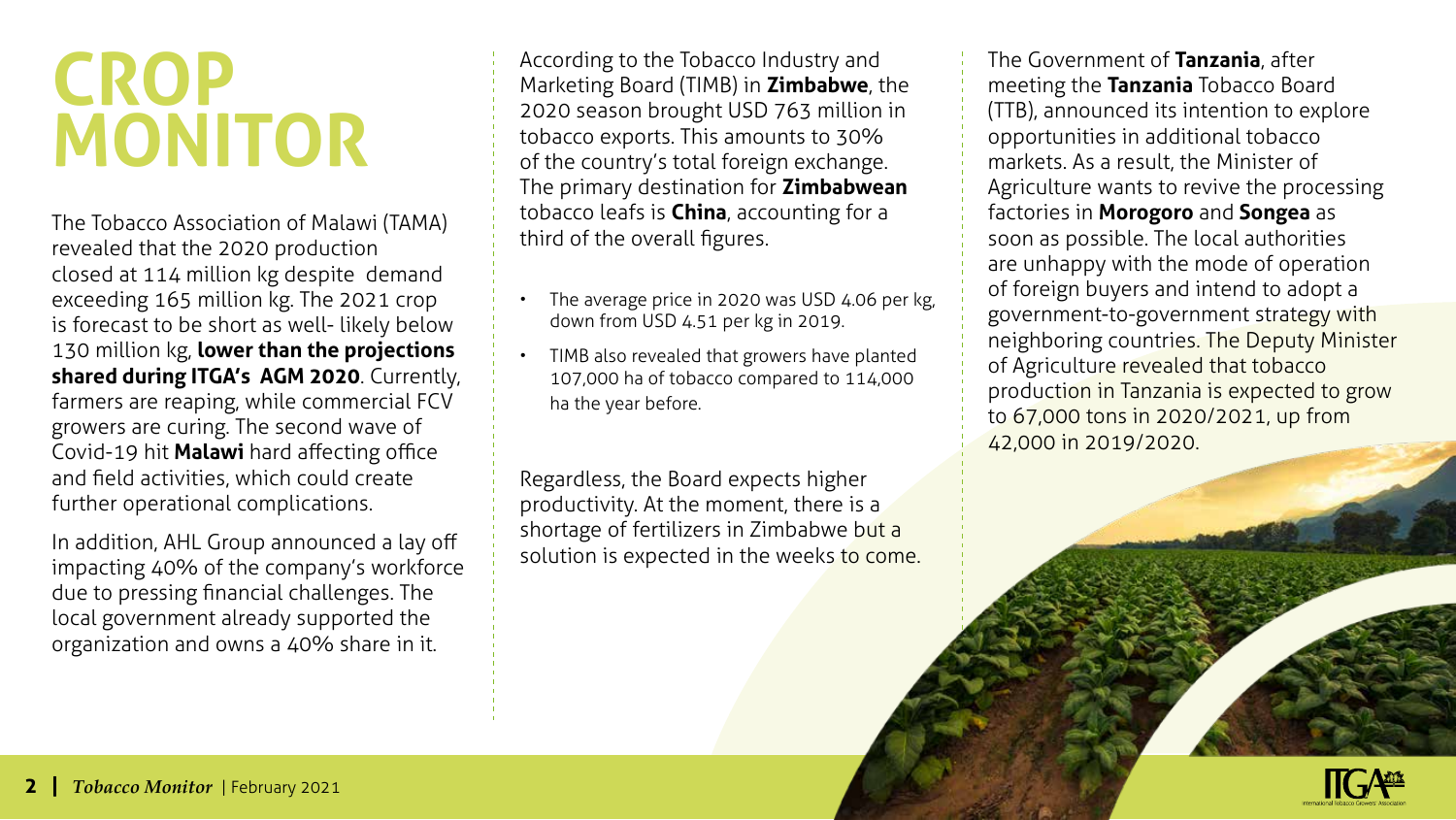22<sup>nd</sup> Century Group, a manufacturer focused on developing low-nicotine containing cigarettes, is increasing its **US** planting program with select farmers in the country's tobacco belt. The company's products contain, on average, around 0.5 milligrams of nicotine per gram of tobacco, around 50 times less than the concentration in standard cigarettes. The company's flagship brand VLN is in the final stage of receiving a Modified Risk Tobacco Product (MRTP) designation by the FDA.

The **Kentucky** Labor Cabinet in the **US** has launched an online survey to understand the level of payment for tobacco growers in the 2020 season. This is intended as a step forward in establishing a prevailing wage for tobacco farm workers in the state.

Despite the global pandemic, **Brazil** remains the leader in tobacco exports bringing in USD 1.64 billion in 2020, a decrease from USD 2.14 billion in 2019. The country exported 514,000 tons during the year, 35,000 tons reduction on an annual basis. Tobacco accounts for 0.8% of all exports in **Brazil** and 9.5% in the state of **Rio Grande do Sul**, which is home to more than half of the country's tobacco leaf production. The total number of growers in **Rio Grande do Sul** in the new season will be around 71,000 or 2,000 less than the season before. The top 3 tobacco export markets for **Brazil** are:

- **Belgium:** USD 414 million
- **China:** USD 153 million
- **US:** USD 125 million

**Brazil**'s productivity is forecast to be 2% higher despite losses caused by drought. According to the Association of Tobacco Growers of **Brazil** (Afubra), some farmers stopped growing tobacco leading to a 6% drop in the area planted. In January, growers in both **Brazil** and **Argentina** met with industry representatives to discuss crop prices . A common concern is the constant growth of production costs. In **Argentina**, inflation puts extra pressure on farmers.

A bill that could potentially move the classification of tobacco leaf in the hands of qualified technicians registered at the **Brazilian** Ministry of Agriculture is being debated. It aims to ensure fairer pricing.

Tobacco exports in **Pakistan** registered a 9.7% year-on-year increase during the first five months of the financial 2020/2021, according to the Bureau of Statistics. In volume terms the growth was 5.2%, reaching 4,424 tons.

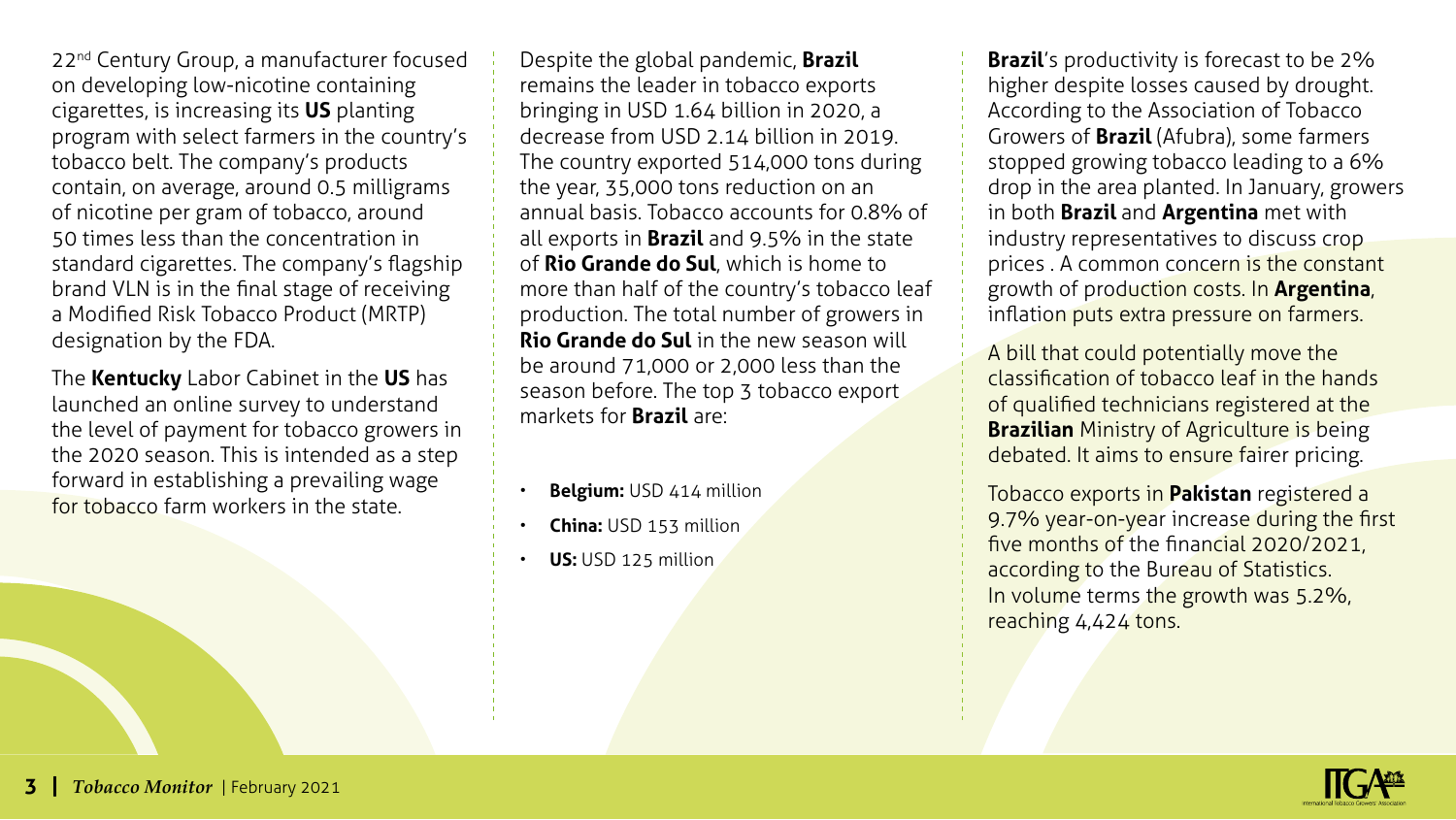#### **REGULA-TIONS**

The Federation of All **India** Farmer Associations (FAIFA) have urged the Prime Minister to withdraw a new bill regulating cigarettes and tobacco products. The Cigarettes and Other Tobacco Products Act (COPTA) aims to:

- Ban the retail sale on loose sticks.
- Prohibit the sale of tobacco products to people under the age of 21.
- Add further rules on advertising and promotions.

FAIFA stated that the proposed rules will have a devastating effect on farmers and stimulate criminal organizations in their illicit trade operations.

The government of **Assam** in **India** has banned the manufacturing, storage, transportation, display, distribution and sale of gutkha, pan masala and all other chewing products that contain tobacco or nicotine . The one-year rule entered into force on 12 January 2021.

The **Bulgarian** Government will provide the tobacco sector BGN 71.6 million in relation to the 2020 campaign. However, tobacco remains outside the EU 'de minimis' scheme that is used to support businesses during the pandemic because of the nature of the business, regardless of the National Association of Tobacco Producers (NAT2010) well-supported request.

Manufacturers selling tobacco products in the **UK** must comply with new packaging requirements after Brexit. As a result, the **UK** government has issued different guidance for the relevant changes applicable in **Great Britain** and **Northern Ireland** respectively. The rules relate to health warnings and do not extend to tracking and tracing, which will be dealt with separately.

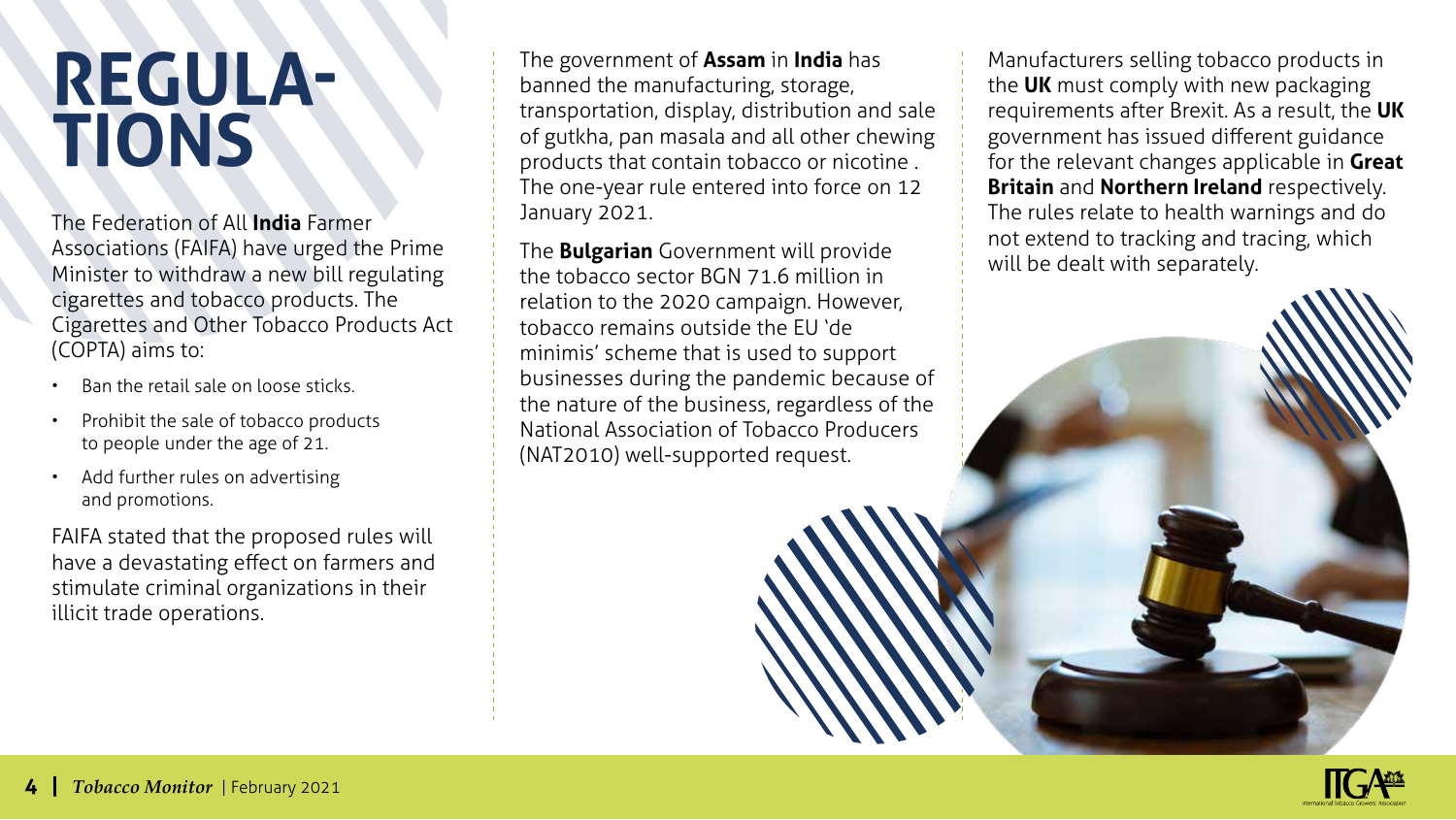The **US** FDA has finalized two essential rules for companies that plan to market novel tobacco products in the country, which provide minimum requirements for content, format and review of premarket tobacco product applications (PMTAs) and substantive equivalence (SE) reports- the two pathways to market authorization in the **US**.

However, the new administration has frozen all rules introduced in the last days of Trump's government. This is a common practice in **US**, but the future ramifications of it are currently unclear. FDA's CBD enforcement policy draft guidance was also withdrawn.

**Egypt** will carry out a scheduled tax increase on cigarettes in July 2021. The multi-year rule applies to both local and international brands and entered into force in 2018. In addition, the excise law foresees the following increases:

• EGP 0.25 per pack every three years until 2027 (a total of EGP 1.5 for the entire period)

Tax reforms in the market have led to doubling of the state's revenue from tobacco products in the last 5 years, exceeding EGP 70 billion (around USD 4.5 billion).

The authorities in **Egypt** have created a first of a kind observatory in the **Middle East** to monitor tobacco companies operating in the market. The new entity will look into manufacturers' spending, promotional activities and interaction with the larger scientific community.

Smoking in public places in **Milan**, **Italy** in now only permitted if a safe distance of 10 meters between people can be guaranteed. Currently, exceptions are being made for closed rooms, but the total city ban on public smoking is scheduled to come into effect in 2025.

Two cities in **California**, **US**, have removed tobacco products from all store shelves staring 1 January 2021.

**This is part of a larger effort to phase out tobacco sales around the globe. Such initiatives illustrate the likely next steps in trying to further restrict the industry.**

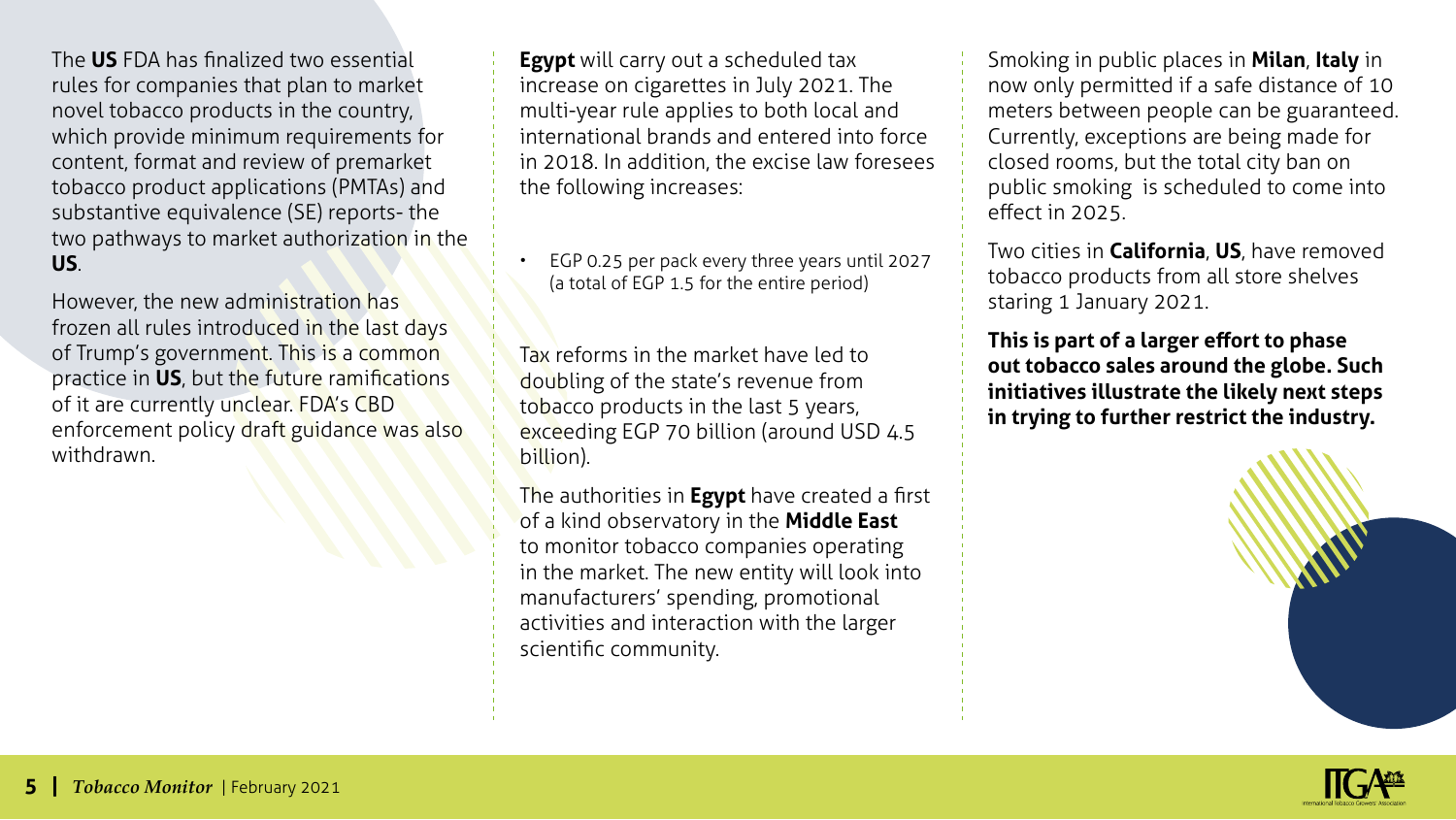## **INDUSTRY UPDATES**

The Federal Statistics Office in **Germany** published that a total of EUR 28.8 billion worth of tobacco products were taxed during 2020, representing a 5% yearon-year increase. The biggest growth contributors are:

- Fine cut tobacco- up 10.6%
- Pipe tobacco (including tobacco for shisha and e-cigarettes)- up 44.3%

These changes were explained by changing consumer patterns due to the global pandemic. The increased demand for fine cut is also driven by closed borders and search for cheaper products internally. **The trend was highlighted during last year's AGM.** In volume terms, cigarettes have registered a 1.1% decline compared to 2019.

The National Health Surveillance Agency (Anvisa) in **Brazil** has once again postponed the decision to allow e-cigarettes and heated tobacco products in the market. A possible resolution could be expected towards the end of 2021.

The sale of e-cigarettes in **US** convenience stores have registered double-digit yearon-year decline. The trend started with FDA's restriction on flavors and intensified with the downtrading dynamic to economy cigarettes because of the pandemic.

Illicit cigarettes account for more than half the total value of smuggled goods in **the Philippines**, or PHP 5.22 billion. Covid-19 was a key catalyst in the demand for cheaper products. In addition, tobacco excises were also increased.

Consumers in **South Korea** have spent a record amount of money on tobacco and alcohol in Q3 2020. Notably, the 6.2% growth is the highest registered since records began. Local sources have pointed to the pandemic and the corresponding stricter social distancing measures as the key determinants for this trend.

A recent study investigating tobacco consumption during the Covid-19 lockdown in **New Zealand** showed an increase of daily cigarette use due to high stress levels, loneliness and isolation.

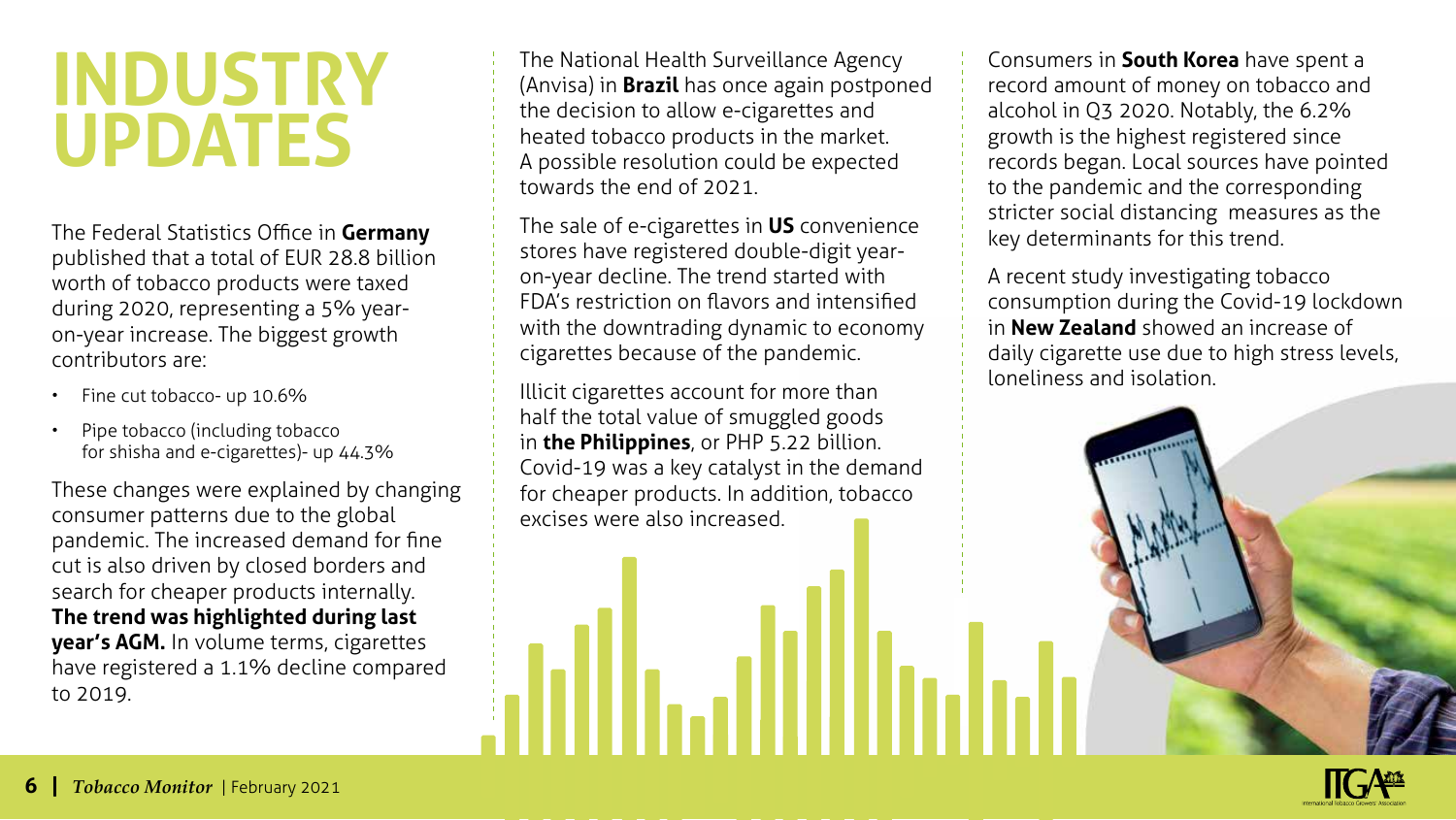

British American Tobacco is trying to block imports of Philip Morris International's IQOS range in the US, claiming it infringes the company's patents. The **US** International Trade Commission will release their findings in May, outlining a possibility of a ban, which could arrive as early as November 2021.

**This could significantly hinder the commercialization of heated tobacco in the market and reduce the growth potential of the product around the world.** Imperial Brands announced a new **global** strategy based on 3 pillars with a timeframe of 5 years:

- Focus on priority combustible markets (**USA**, **Germany**, **UK**, **Australia** and **Spain**).
- Drive value from the company's broad portfolio- prioritizing countries where the company has leadership positions and exiting ones with weaker standing.
- Build a targeted Next Generation Products business- focusing on heated tobacco in Europe, Vapor in the US, and Oral in selected European markets.

The share value of the **China**-based RLX Technology, a manufacturer focused on vapor products, increased by 86% in their **US** stock market debut, giving the company a market capitalization of nearly USD 35 billion.

Marshshall Millerhala

Nat Sherman International brands were sold by Altria to private investors in the **US**. As a result, the brands will be sold by a new company- Ferio Tego. The latest owners have announced their intention to start selling a new cigar line in the spring of 2021. Ferio Tego also owns Nat Sherman's pipe tobacco range, but there are no immediate plans for its continuation.

A former employee of the Foundation of Smoke Free **World** (FSFW) filed a lawsuit against the organization claiming she was fired for raising concerns regarding the company's ties to the tobacco industry. The **World** Health Organization has previously refused to interact with the FSFW citing the conflict of interests between the industry and public health.

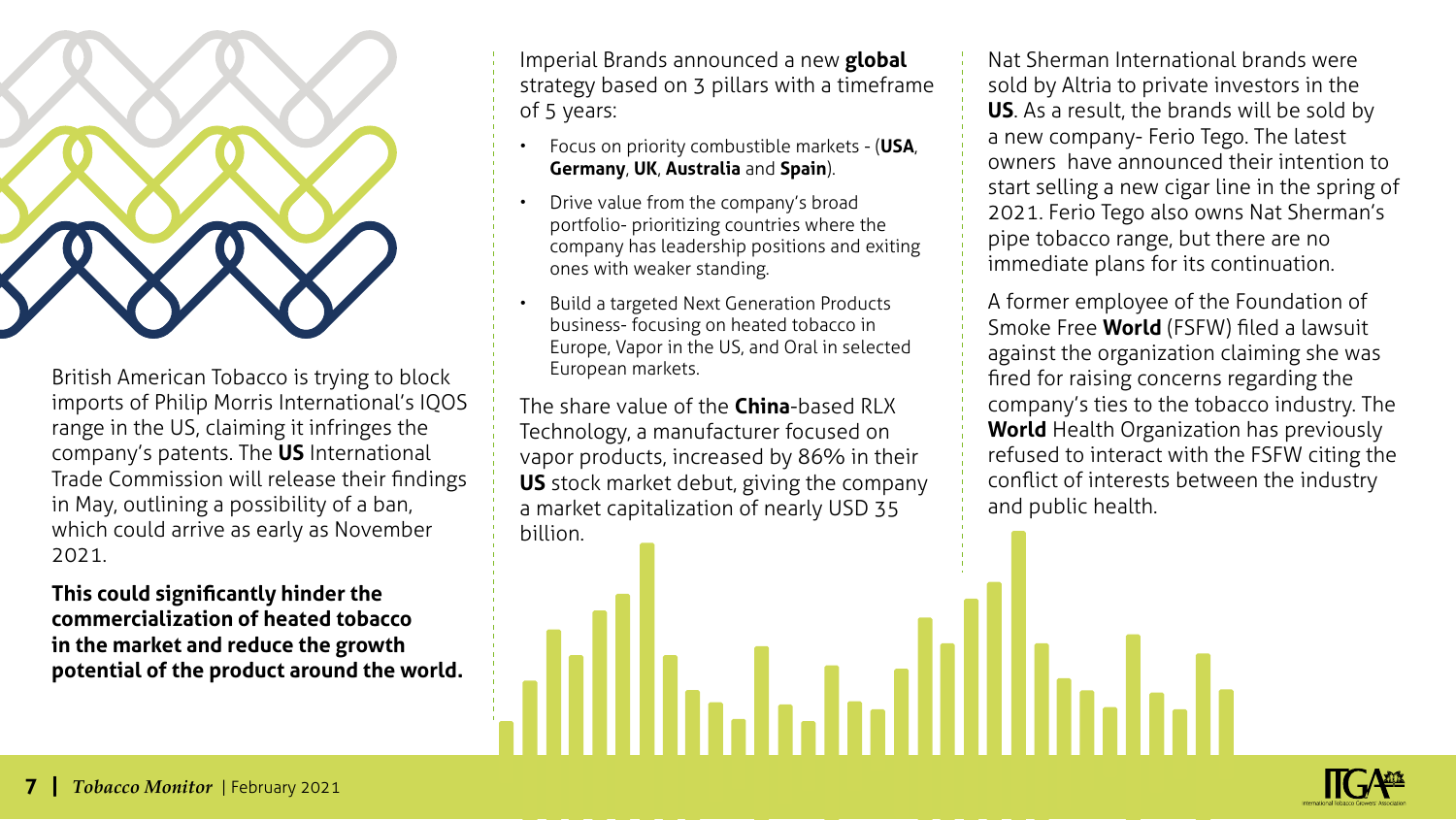#### **SUSTAIN-ABILITY**

British American Tobacco has launched its first CBD product, VUSE CBD Zone. The range comes in three e-liquid flavors and two nicotine strengths. The pilot phase of the project will be carried out in **Manchester**, **UK**, with further roll out plans scheduled for later in 2021.

The majority gained by Democrats in the **US** Senate has provided a boost to various cannabis stocks. The emerging sector's expectations are for a national cannabis reform that can open up more business opportunities.

Authorities in **Mexico** approved new rules regulating the use of cannabis for medicinal purposes, allowing pharmaceutical companies to begin research. According to the regulations, companies need to:

- Get permission from the local health regulator COFEPRIS.
- Comply with strict regulations concerning sowing, cultivation and harvesting of cannabis.
- Conduct research in controlled, independent laboratories.

At the moment, export of **Mexican**-grown cannabis remains forbidden but legalization of recreational usage is in the final stages of regulatory development.

Pyxus International plans to divest its cannabis operations in order to focus on the core business of tobacco and e-liquids. What is more, the company is already restructuring its industrial hemp and CBD operations to minimize its stake in the business. As a result, Pyxus three **Canadian** cannabis subsidiaries filed for and received protection from their creditors under the CCA act in **Canada**.

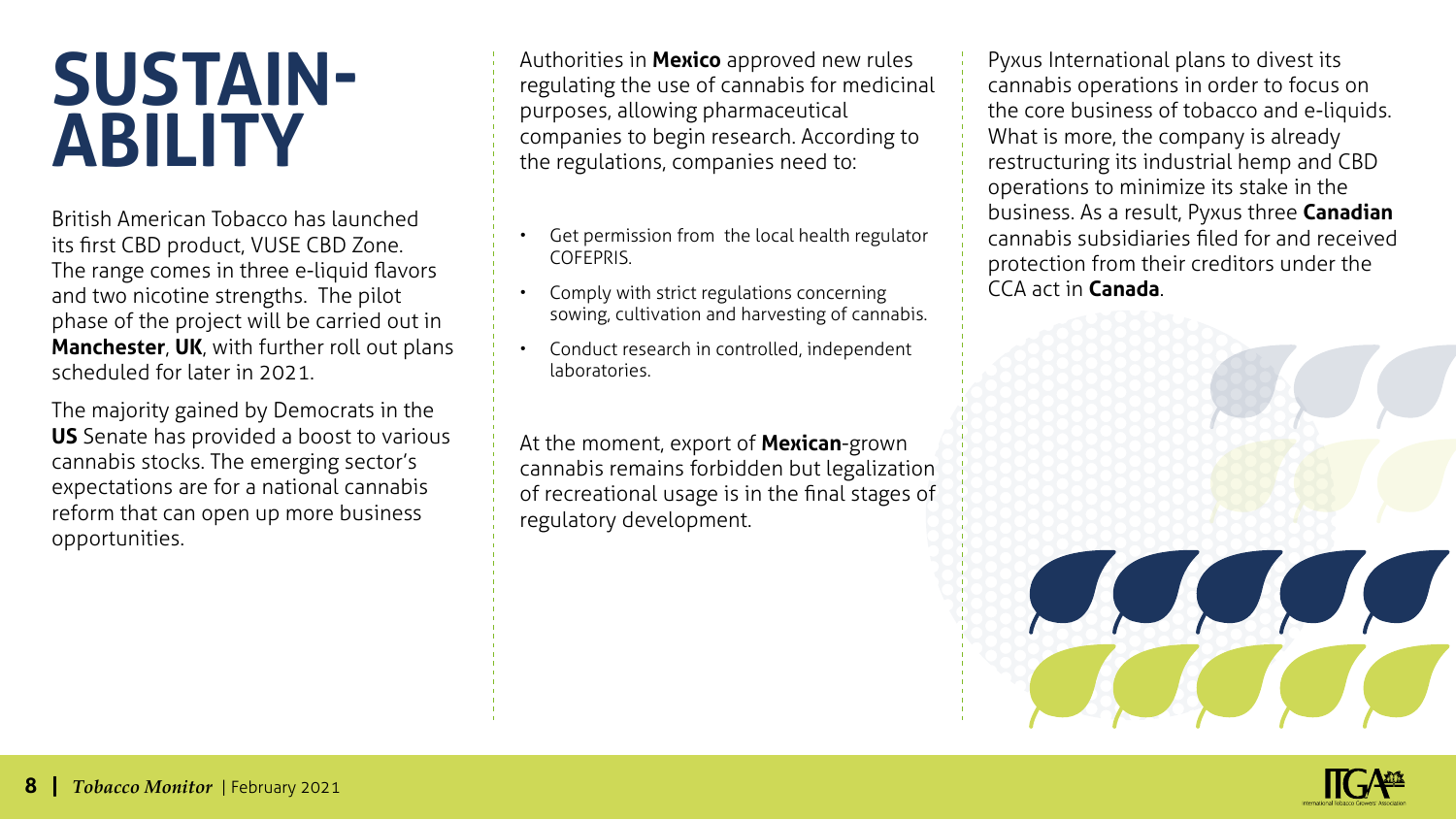Essentra Filters has launched three new plastic-free, 100% biodegradable filter solutions. This is in large part driven by the ongoing debate around single-use plastics and sustainability.

**The EU is currently developing a Directive to regulate such products. Cigarette butts were singled out as one of the primary sea pollutants and will be a key focus point for future regulations.** 

The **North Carolina** Tobacco Trust Fund Commission in the **US** is now accepting grant applications for 2021. The objective of the campaign is to support the agricultural industry, rural communities and stimulate economic development. Funds will be awarded in the fall of 2021 to selected innovative projects.

The **US** Department of Agriculture will provide additional aid through the Coronavirus Food Assistance program. Notably, eligibility now extends to include tobacco growers. Nevertheless, the new White House administration has halted the program until further notice. Local offices will continue to accept applications during the evaluation period until 26 February.

More than 620 gasoline engine water pumps were provided to tobacco growers in the city of **Batac** in the **Philippines**. This is part of the government commitment to support workers in the tobacco sector by supplying the necessary equipment to boost productivity and income during the pandemic.

The Minister of Agriculture in **Argentina** met with Minister of Agro and Production of **Misiones** to advance an agenda for the implementation of projects to assist local farmers. Among the investors discussed were the National Tobacco Fund and the risk management program- GIRSAR.

The Agroindustrial Cooperative in **Misiones** (CTM), the main exporter of tobacco leaf in **Argentina**, has joined other companies in a water value program. As part of it, the organization pays monthly in accordance to the quantities extracted and consequently used in the industrial process.

An inter-institutional project developed by the Agrotechnical School of **Perico**, **Argentina** has advanced a method to recover the soil after tobacco cultivation with ecological alternatives. As a result, the Special Tobacco Fund (FET) is now in the process of supporting the initiative.

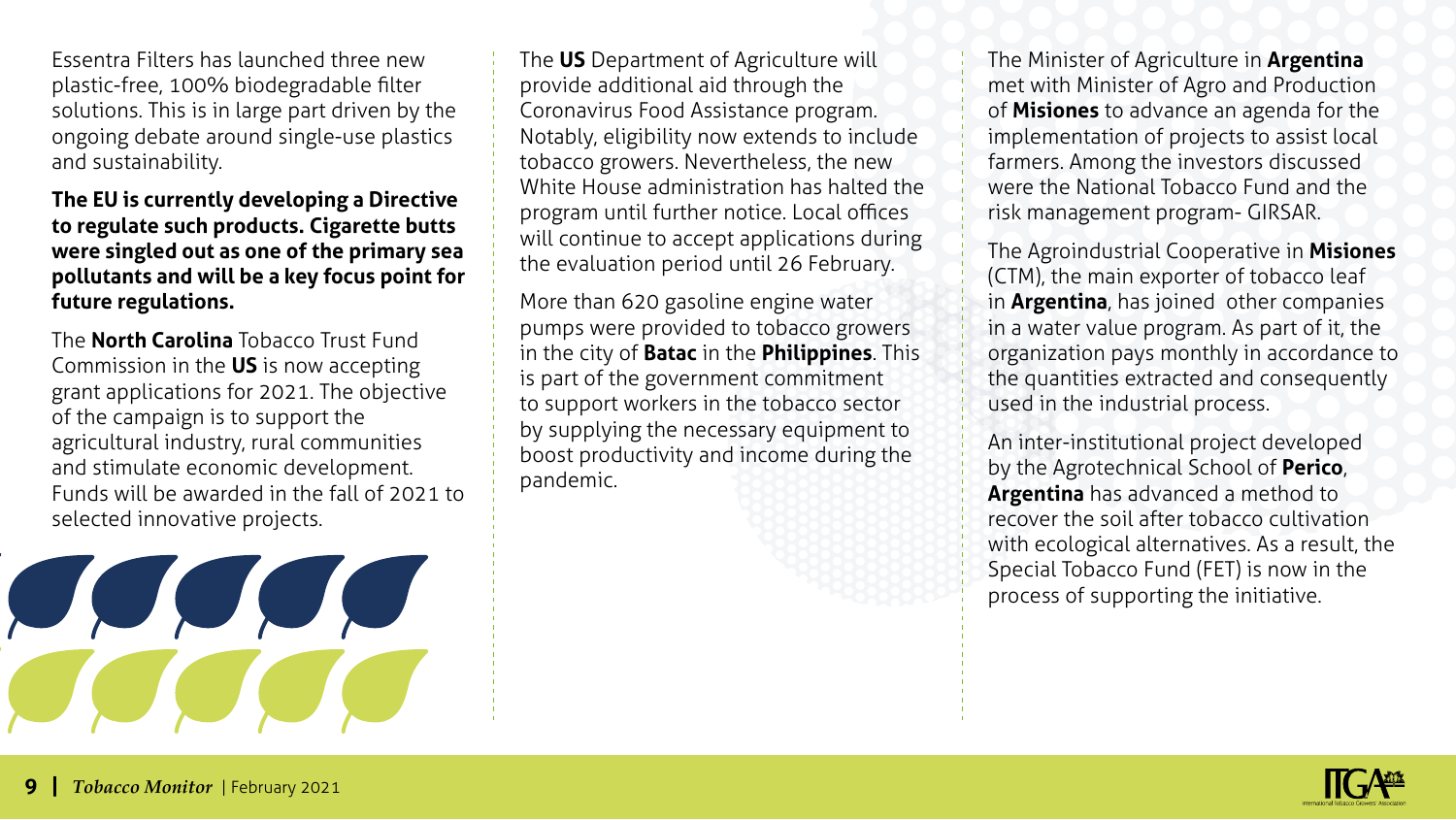